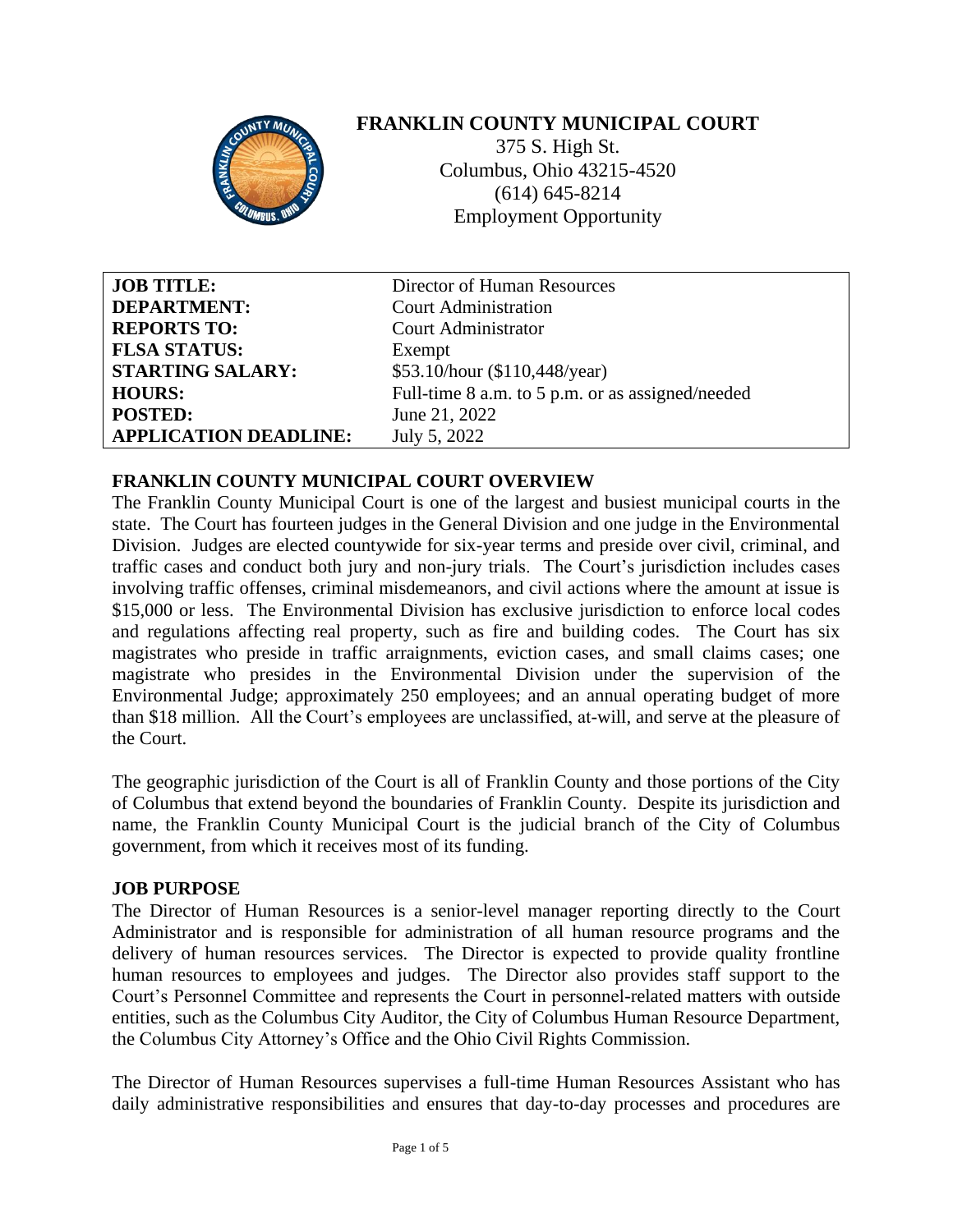effective and efficient. The Human Resources Assistant assists and supports the Director of Human Resources as needed and as requested.

## **ESSENTIAL DUTIES AND RESPONSIBILITIES**

The following duties are normal for this position. These are not to be construed as exclusive or all-inclusive. Other duties may be required and assigned.

- Establish strategic objectives and goals for the Court's human resources program, and develop and implement a comprehensive human resources program based upon those objectives and goals
- Manage all human resources activities, including payroll, time keeping, salary administration, staffing, job evaluation/analysis, benefits administration, new hire orientation, performance evaluations, employee recognition, and training.
- Maintain the highest level of confidentiality
- Perform or supervise the performance of payroll processing and benefits administration for judges and employees
- Develop and execute the implementation of system changes and improvements that will positively enhance service to judges and employees
- Evaluate services delivered and seek opportunities to improve performance and operational efficiencies
- Manage and direct the Court's discipline and conflict resolution procedures; conduct investigations of employee complaints, misconduct, or rules violations; prepare reports; recommend appropriate action; and represent the Court at any personnel-related hearings
- Write and revise employee policies for inclusion in the Court's Employee Handbook; ensure all Court employment policies and programs are following applicable laws; and provide the Court and its employees with advice and direction regarding human resourcerelated matters
- Act as the Court's Equal Employment Opportunity Officer
- Interact regularly with judges and employees to build trust, ensure an open line of communication is maintained to identify and address any issues, needs, or concerns, and gain cooperation among persons and groups with sometimes conflicting agendas. Exhibit a collaborative leadership style with ability to manage successfully through influence
- Prepare and distribute job postings; coordinate pre-employment checks (fingerprinting, criminal record check, etc.); monitor recruitment and hiring to ensure compliance with Court policies and applicable laws; lead or participate in the recruitment, screening, interviewing, selection, hiring, training, and disciplining of Court employees; and ensure managers, supervisors and judges are trained in proper interviewing techniques
- Maintain position descriptions for approximately 65 job classifications, and revise as necessary by working with department managers, supervisors, and employees
- Provide staff support to the judges' Personnel Committee
- Design and implement programs that meet the job-related training and development needs of employees and judges
- Attend and conduct meetings and training sessions to obtain or provide information on employment matters
- Attend meetings of department managers and update the Court Administrator, other managers, and the judges on human resources issues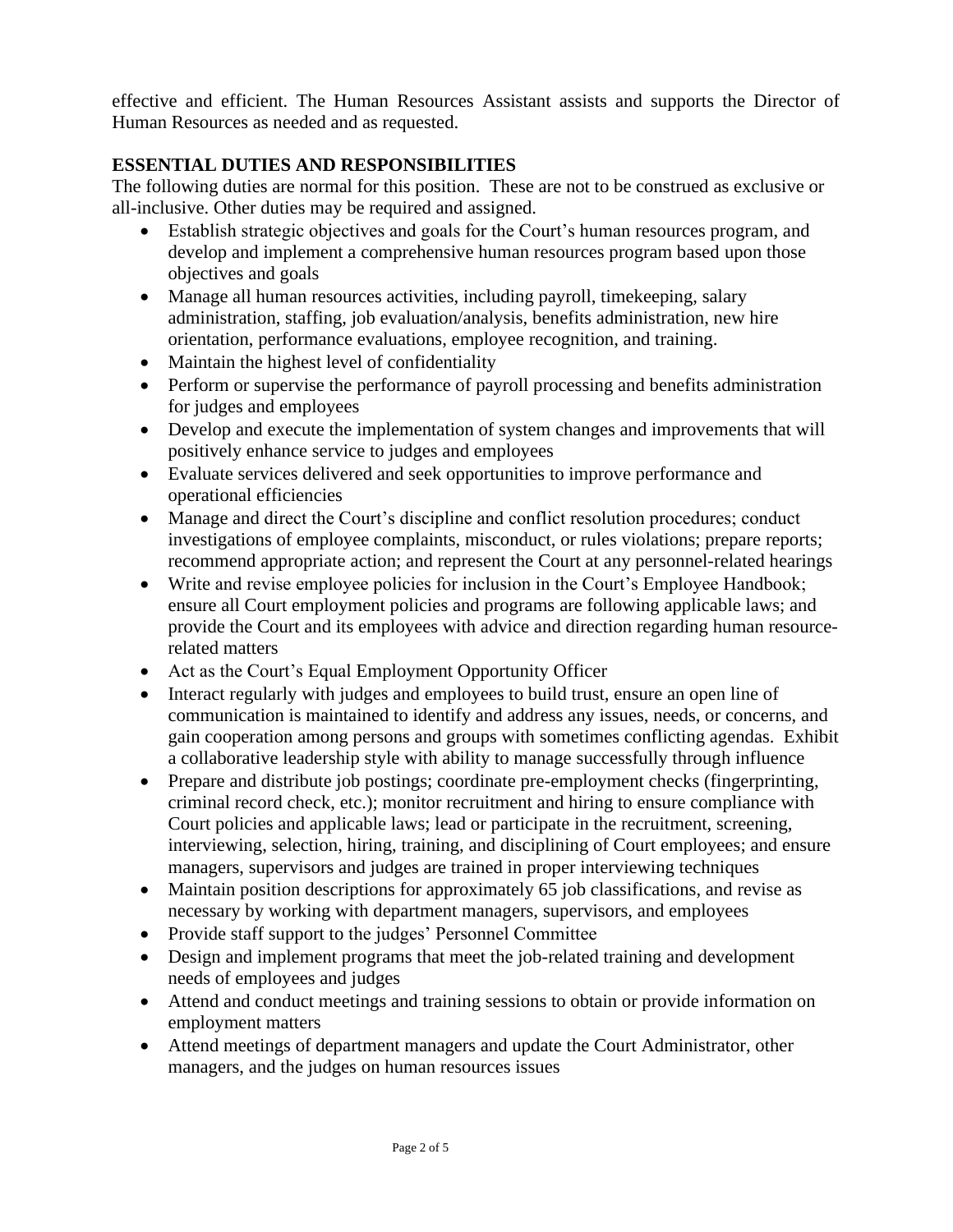- Provide long-term and short-term planning to enable the Office to meet its goals and objectives
- As a senior manager, participate in the ongoing review, evaluation, and revision of employee policies and procedures
- Performs other duties as assigned by the Court Administrator

## **QUALIFICATIONS AND REQUIREMENTS**

- A bachelor's degree in human resources management, organizational leadership, labor relations, public administration or a related field from an accredited college or university
- At least three years' experience as a full-time human resources manager in an organization with 100-300 employees, or as an assistant director or manager in a comparable organization, with progressively responsible experience in one or more functional areas of human resources
- Significant, demonstrable experience in one or more functional areas of human resources management, such as labor relations, salary administration, training, payroll processing, or benefits administration
- Knowledge of and experience in some or all the following areas: human resources principles and practices; employee relations; employee recruitment; interviewing and selection; performance evaluation; policy development; and applying employment laws and regulations, such as FMLA, EEO and FLSA
- Working knowledge of the principles, laws, and regulations governing hiring, salaries, benefits, discipline, termination, discrimination, and sexual harassment
- Ability to interface effectively with all levels of staff and management, build trust, influence thinking, and gain cooperation among groups who may have differing needs and agendas
- Strong analytical and organizational skills and the ability to function at a high level within a large complex organization
- Ability to organize and lead meetings of employees, judges, and others, and to make oral presentations before elected and appointed officials, public and private groups, Court employees, and others
- Creativity and ability to conceive and implement innovative approaches to solve problems and meet objectives
- Ability to recognize the need for change, respond with flexibility to changing program demands, propose solutions, and ensure that solutions are implemented
- Knowledge of common office practices, procedures, and equipment
- Proficiency in operating a personal computer and using Microsoft Office products including Word, Outlook and Excel
- Good time management skills; highly organized and detail-oriented
- Ability to prioritize work, work independently without daily supervision, perform a variety of duties, and manage a variety of projects simultaneously in a high-pressure atmosphere under sometimes severe time restraints
- Ability to communicate verbally effectively and professionally and in writing in English to diverse audiences
- Pleasant personality, ability to interact and maintain effective working relationships with judges, other elected officials, employees, law enforcement officers, lawyers, and others conducting business with the Court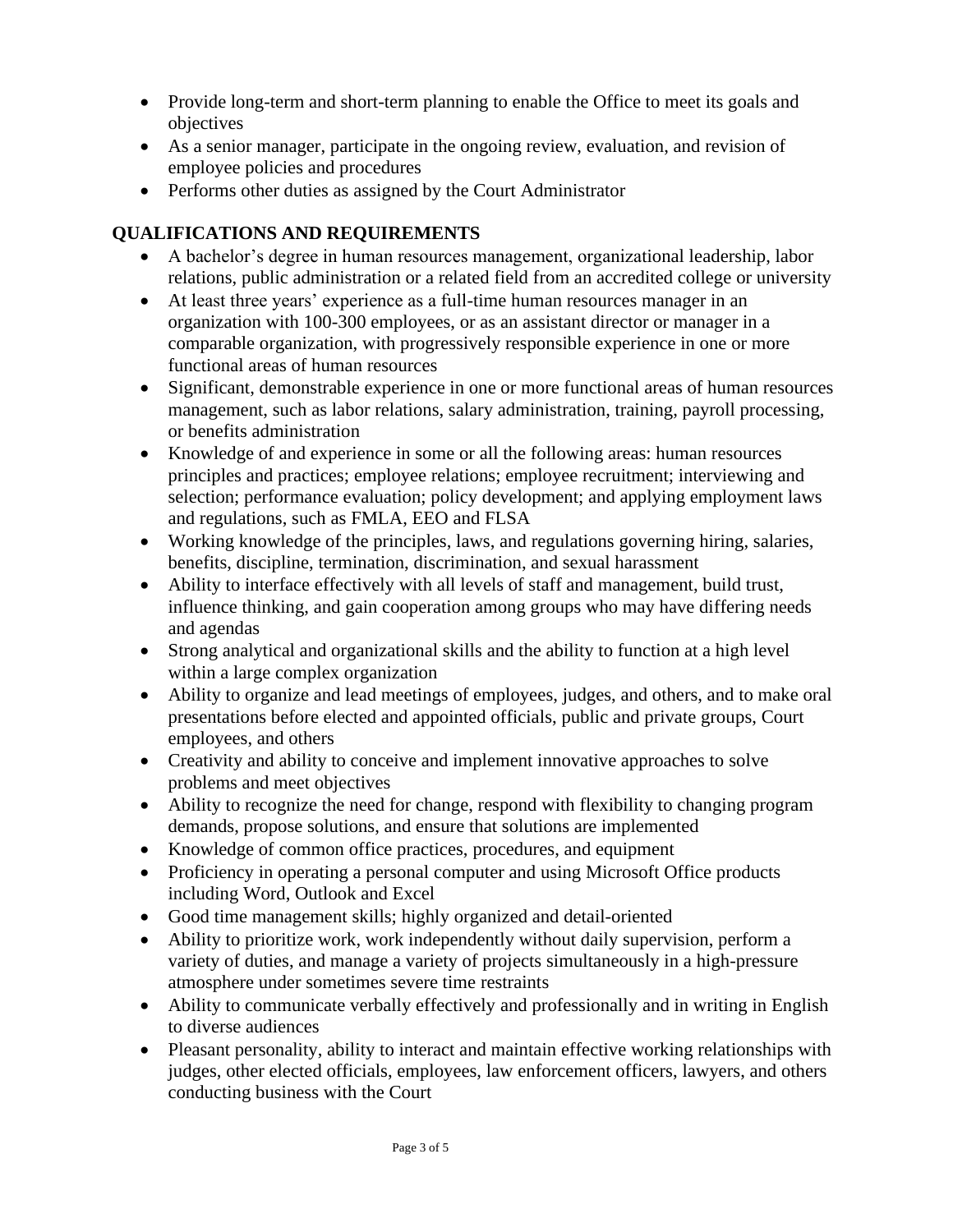- Conscious of and sensitive to the diversity within the Court's jurisdiction and ability to interact professionally with this diverse population of people from many different geographic, socioeconomic, religious, racial, and ethnic backgrounds on a regular basis
- Professional appearance and demeanor appropriate for the position and expected of a representative of elected officials
- Demonstrated dependability, reliability, and excellent attendance record
- Patience, objectivity, maturity, effectiveness under stress, initiative, adaptability, leadership, and sound judgment

Direct experience working with or reporting to elected or high-level government officials is beneficial.

Experience as a human resources officer in a government or quasi-government environment may be beneficial, but service in a corporate, non-profit, or other private sector organization that provided an individual with comparable experiences will be given equal consideration.

Additional consideration will be given for the following: management or supervisory experience; direct experience working with or reporting to elected and high-level government officials; experience in a work environment that brought the individual into frequent contact with a diverse population; PHR, SPHR, SHRM-CP or SHRM-SCP certification; SHRM national or local chapter affiliation; the ability to speak and write Spanish or a language commonly used by people of Somalia for whom English is a second language; or proficiency in American Sign Language (ASL).

## **BENEFITS**

The Franklin County Municipal Court offers an excellent benefits package that includes medical, prescription, vision, dental and life insurance; short-term disability; generous vacation, sick and personal leave; 11 paid holidays; longevity service payments; sick-leave reciprocity; employeeassistance and deferred-compensation programs; tuition reimbursement; and credit-union membership.

Court employees are members of the Ohio Public Employees Retirement System that provides retirement, disability, and survivor benefits for public employees. The Court pays the required employer's share of 14 percent of the employee's salary. Court employees do not have Social Security taxes withheld from their paychecks because they are members of OPERS.

### **APPLICATION PROCESS**

Applicants must submit the Court's employment application form, a resume and a cover letter addressed to Human Resources Assistant Morgan Smith that describes with some specificity how their qualifications match those required for the position by the application deadline.

The Franklin County Municipal Court Judges application can be found at [https://municipalcourt.franklincountyohio.gov/About/Employment/Employment-Opportunities.](https://municipalcourt.franklincountyohio.gov/About/Employment/Employment-Opportunities) Applications should be completed and submitted online by submitting materials to HumanResources@franklincountymunicourt.org. Receipt of applications will be acknowledged by e-mail, and only those applicants invited for an interview will be contacted by telephone.